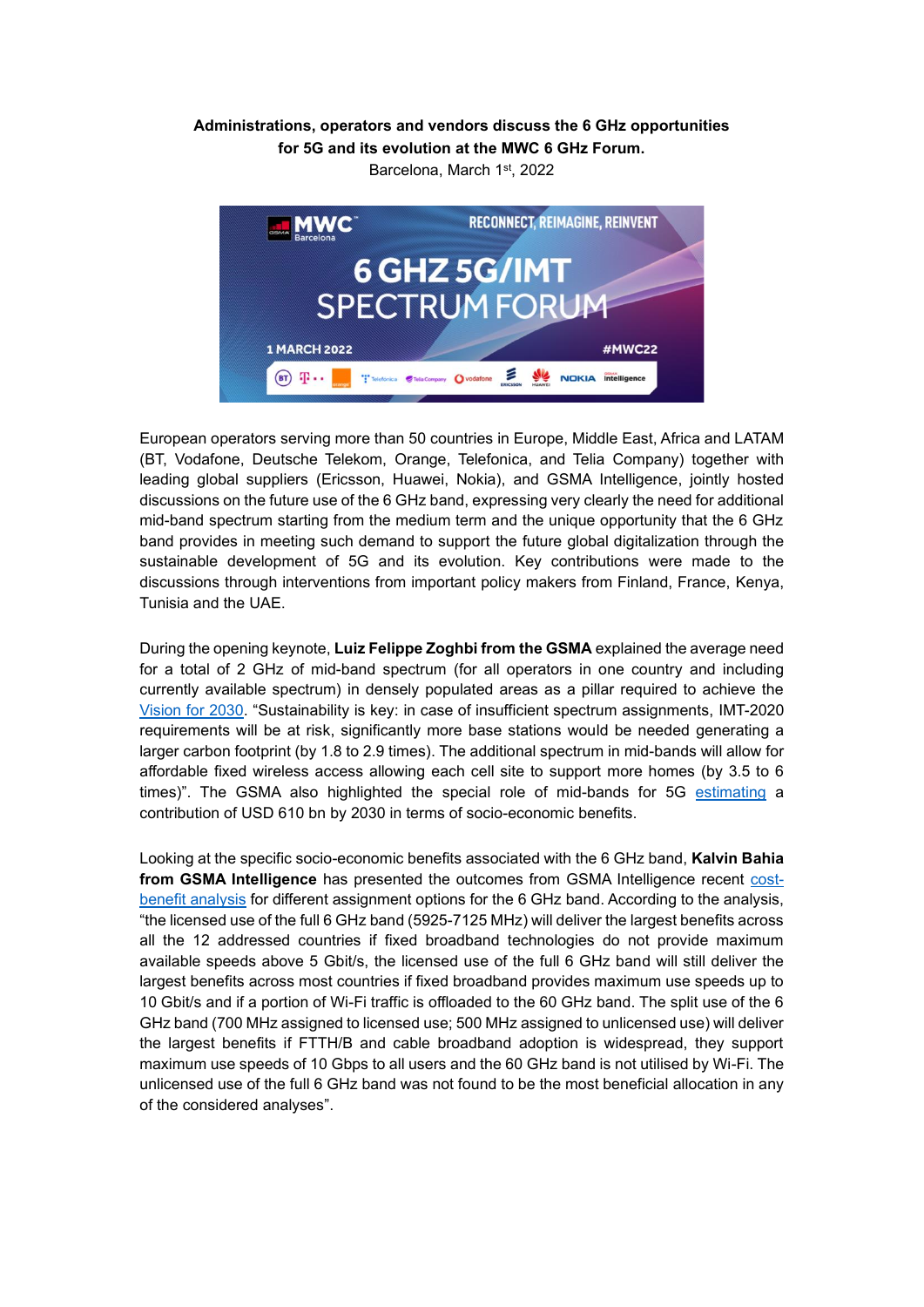**Eric Fournier from the Agence Nationale des Fréquences (ANFR – France)**, chairman of the RSPG, turned his attention to the on-going sharing studies in relation to the protection of incumbent services at 6 GHz in preparation for WRC-23. He highlighted the protection of Fixed Satellite Service uplink as the key international issue, with the caveat that the upper 6 GHz is not expected to be used much for satellite uplink in Europe given that the paired downlink portion is already used today by 5G and the military. Fournier also said that France's "neutral" simulations and modelling of interference from future IMT deployments indicate that the protection of satellite can be ensured in the upper 6 GHz. With reference to the other services without allocation status, Fournier highlighted that Earth Exploration (sea/ocean surface temperature) needs a solution, maybe with alternative band/allocation. Fixed links, FSS downlink (few sites for NGSO Feeder links) are more "national" issues. Fournier said that if WRC-23 confirms the possibility of IMT in the upper 6 GHz, this would allow large spectrum blocks and good propagation for 5G extension or launch of 6G, noting that higher mid-bands at 7 and 8 GHz are not be readily available for IMT. Fournier closed his intervention by saying "it is clear that IMT identification at WRC-23 would provide a good opportunity for Europe, and the final choice between RLAN and IMT will then be in 2024; it will not be decided before."

**Tariq Al Awadhi from the Telecommunications and Digital Government Regulatory Authority (TDRA – United Arab Emirates)**, chairman of the ASMG, began by highlighting the growing numbers of mobile subscriptions world-wide and economic value added by mobile networks. He noted that by 2027 5G is expected to be the dominant mobile access technology, and that the challenge is to maintain this sustained growth. In this context, he cited the GSMA studies which indicate a need for 2 GHz of mid-band spectrum in the 2025-2030 timeframe, and how a lack of such spectrum would result in higher network costs and higher carbon footprint. Mr. Al Awadhi described UAE's strategy for 5G as informed by collaboration with industry ecosystem partners. He also highlighted extensive industry involvement in two ASMG working groups which are handling preparation towards WRC-23 and the need for new frequency bands for emerging technologies. He encouraged industry to follow up with these activities to assist Arab regulators towards making informed decisions. He finally emphasized the importance of sharing studies at ITU-R for the protection of existing services, and that the efficient completion of these studies is critical in enabling the delegates at WRC-23 to make a balanced decision on 6 GHz.

**Heidi Himmanen, from the Finnish Transport and Communications Agency (Traficom – Finland)** stated: "we support the upper 6 GHz band for IMT and we hope other regulators in Europe will agree with this. We believe the 6 GHz band can play an important role for the future of 5G and the introduction of 6G. Europe has played an important role for the 3.5 GHz 5G band and can maybe also play an important role for the promotion of the upper 6 GHz band."

**Olfa Jammeli from the Frequency National Agency (ANF – Tunisia)** outlined Tunisia's recent public consultations on the 6 GHz band since 2019. She highlighted fixed service microwave links as the key incumbents in Tunisia in this band, and expressed her administration's interest in sharing studies between IMT and microwave links in order to assess the possibility of allocation of the upper 6 GHz to IMT. Accordingly, all new applications for 6 GHz microwave links in Tunisia have been postponed to after WRC-23. Jammeli stressed that Tunisia has no interest in allocating the upper 6 GHz band to unlicensed Wi-Fi 6, since the administration's focus is to reinforce Tunisia's mobile and transport networks. She explained that the administration had allocated the 5 GHz band for Wi-Fi in 2017 and that the exploitation of this band had fallen well below expectation. She emphasised that the 5 GHz unlicensed spectrum needs to be first optimally utilised before Tunisia considers allocating any new spectrum to Wi-Fi, perhaps in the lower 6 GHz.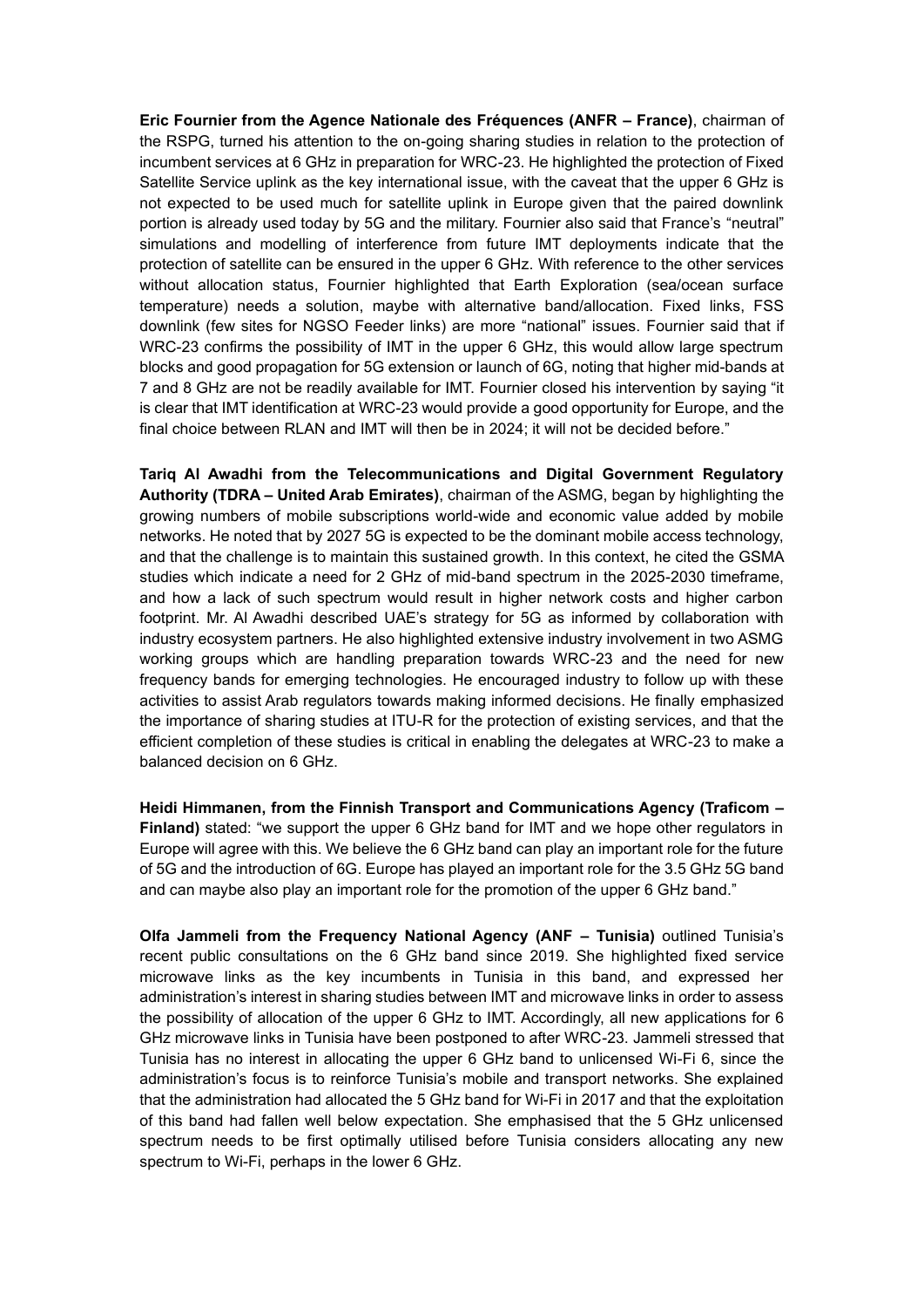**Daniel Obam from the National Communications Secretariat (Kenya)** underlined that only the portion up to 3.6 GHz of the C-band was identified for IMT in WRC-15. The 6 GHz band was therefore seen as an important band to compensate for the lack of mid-band spectrum in our Region. "In principle ATU countries would like to see this band identified for IMT, but the final details will come up as the ITU studies will continue."

**According to Jan-Hendrik Jochum from Deutsche Telekom**, the less investment-friendly regulatory environment lead to 5G investment challenges in Europe (compared to US). He noted that the ambitious political goals from the European Commission targeting all populated areas covered by 5G by 2030 are challenged by the declining revenues in Europe (rising revenues in US) resulting in an EU 5G investment gap of €150bn leading to lower 5G adoption in Europe. Jochum therefore stated the importance of future mid-bands spectrum assignments with affordable fees to encourage economically sustainable network investments. He then underlined that the 6 GHz band is the only possible mid-band spectrum available to meet this need. According to Jochum, the implications of not allocating 6 GHz for IMT are that "Europe's digitization will further fall behind other regions in particular US and China. while an allocation of the upper 6 GHz for unlicensed use further weakens the European telco industries' capability to deliver very high capacity networks. Outdoor 5G deployment in Europe will suffer from inadequate capacity and thus poor quality of service. Spectrum scarcity will also drive up spectrum prices. As consequence, mobile operators will not be able to deliver the required 5G outdoor capacity in an economical viable manner."

**Roberto Rodriguez Dorrego from Telefónica** recalled the operator large base of fixed and mobile customers (128 and 261 millions respectively) across their operations in 12 countries in Europe and LATAM. Rodriguez illustrated the still limited fixed broadband penetration in many countries. Particularly in LATAM, where it hardly reaches 25% and where broadband speeds are between 10 and 100 Mbit/s. Even Germany or UK still have a high percentage of population being served at below 100 Mbps. Telefonica is deploying fibre in those countries, evolving to fibre speeds up to 1 Gbit/s. Dorrego noted that Wi-Fi services rely on fixed broadband connections. Wi-Fi speeds are therefore limited by the fixed broadband connections, and the effectiveness of wider Wi-Fi channels and technology upgrades is dictated by the pace of fixed network upgrades. Limited power and localised indoor usage of Wi-Fi allows for a high frequency reuse and diminishes the spectrum needs of Wi-Fi spectrum needs, while public mobile networks serving wide areas need more spectrum as mobile penetration is much higher and is becoming the main means of broadband connectivity in many countries. Even for advanced fixed broadband countries, like Spain, and the expected evolution of fixed broadband, allocating 500 MHz of the lower 6 GHz band to unlicensed (Wi-Fi) is enough to ensure high quality home services. Furthermore, when no fixed broadband connection is available, Wi-Fi will be on-loading to 5G networks. He further observed that the mm-wave 60 GHz band spectrum would also be available for further Wi-Fi capacity. Rodriguez concluded by stating "Telefonica urge administrations to ensure the upper band (6425 to 7125 MHz) will be available for public mobile networks towards 2030 to enable the digital society future".

**Santiago Tenorio from Vodafone** recalled Vodafone's fixed and mobile operations in 21 countries including Kenya through Safaricom, and that as a convergent operator with the biggest footprint in NGN broadband access, Vodafone cares about fixed as much as it cares about mobile, and that "we are probably the single biggest consumer of Wi-Fi ourselves". He said that it is super important to keep a balanced approach in the 6 GHz band. "Densification in the urban areas in Europe is a myth, small cells are not economically viable. That is the reality. We are seeing a significant growth in traffic rate, nearly doubling every year when you count fixed and mobile. That growth can be accelerated by other applications such as AR/VR and metaverse. We think the 3.5 GHz will be congested before the end of the decade. The 5G role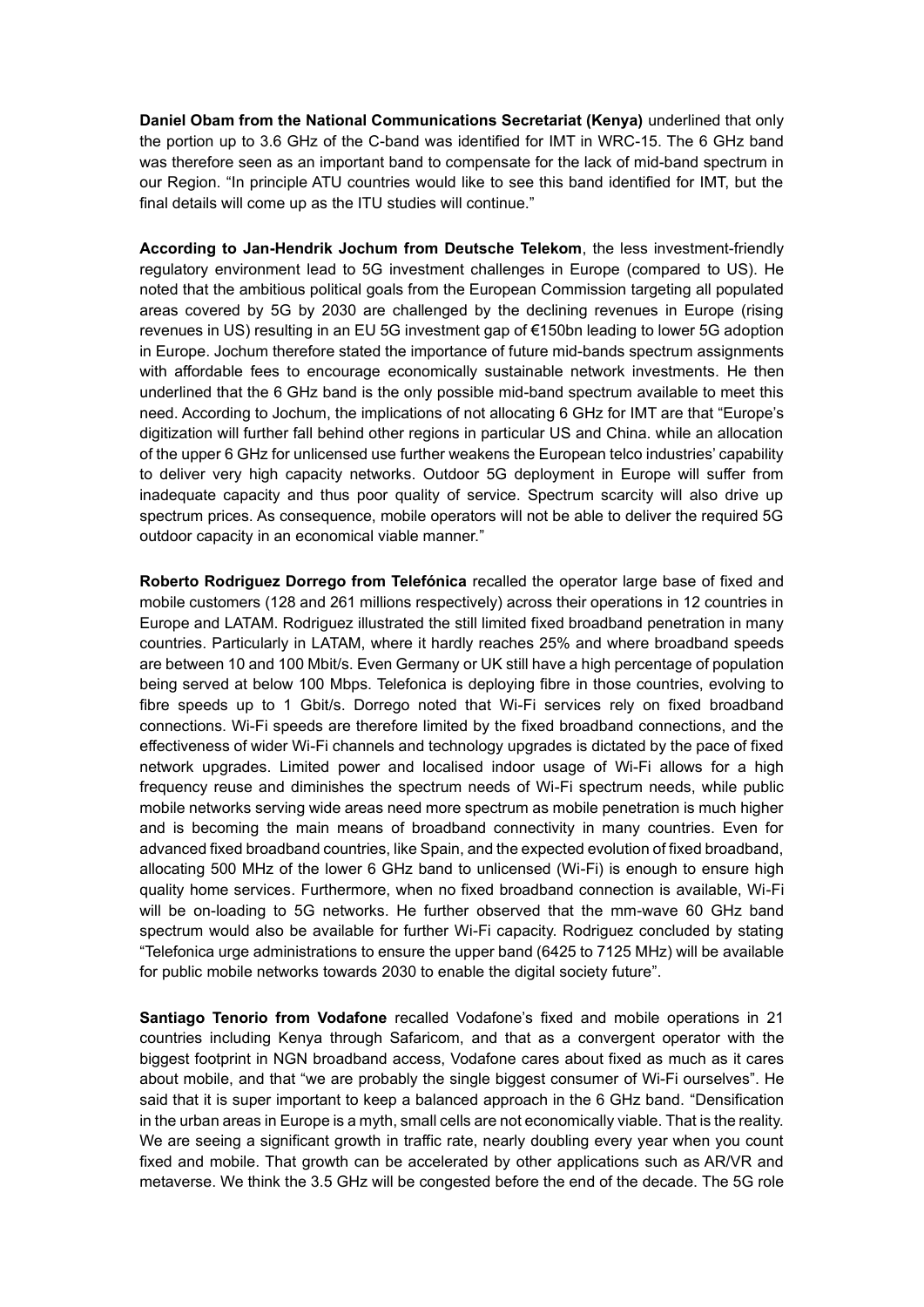in boosting innovation in the economy of this region is out of question: the whole MWC is around digitalization of society which relies on mobility, not only on fixed connectivity and Wi-Fi. If we let 5G exhaust its capacity that will slow down digitalization of society and that will be a terrible mistake that would only push this region backwards increasing the gap with the economy of other regions. A balanced approach it the only way to go"

**Ulrich Dropmann from Nokia** stated the importance of the 6 GHz band to fuel the "5G-Advanced world" in the second half of the decade when the 5G vision will be completed. Dropmann highlighted that the availability of 5G Advanced products is expected from 2025 (the standard will be finalized in 2023/2024) which would nicely fit with the assignment of the first 6 GHz licenses (the ongoing work in 3GPP for the definition of the 3GPP licensed 6 GHz Band is expected to be finalized by June '22). Dropmann has also highlighted the possibility for the future 6 GHz deployments to exploit 700 MHz of contiguous spectrum while reusing the available 3.5 GHz site grid allowing citywide high capacity coverage. According to Dropmann, the ongoing studies in ITU revealing spectrum sharing opportunities between the 5G deployments and satellite / fixed links with good protection margins. With reference to the Wi-Fi spectrum needs, Dropmann added that the additional 500 MHz in the lower part of the 6 GHz band would be sufficient to address Wi-Fi growth in homes and offices, considering that RLAN should also rely on 60 GHz millimeter wave band.

**Xu Weizhong from Huawei** explained that the 6 GHz particularly focuses on outdoor, and 5G is key for digital transformation. For metaverse a lot of new services will come, and such new services will need to be available both outdoor and indoor. 10 years ago no one thought that 3.5 GHz was going to be the primary 5G band but after 3 years of 5G deployments, we already have around 200 5G networks, and more that 90% of these use mid-bands. Mid-bands bring value to our customer with high performance lower cost and less power consumption. Midbands will play an important role in the future as well. Looking at the future whether we can identify more mid-bands in Europe, China and other regions is very essential. Last year we performed field tests using latest technology at 6 GHz together with the China regulator. We used the same site as 3.5 GHz but we used 128 TRX Massive MIMO (64 TRX for 3.5 GHz band). In this scenario 6 GHz can have the same outdoor coverage compared with 3.5 GHz along with a 15% of throughput gain. If in the future for beyond 5G and for 6G the mobile industry uses the mid-bands, we can have more affordable capacity, and lower power consumption. 6 GHz is very essential to provide outdoor coverage in the "metaverse era".

Huawei provides 5G and Wi-Fi solutions, 5G is the engine for the future and the digital transformation. Wi-Fi is also very important. How to balance spectrum allocation is key. We think two aspects should be addressed: firstly whether a service needs more spectrum, and secondly whether this spectrum will bring more value to economy and society. Wi-Fi is an indoor solution, delivering capacity and coverage in homes, enterprise campus and public hotspots. Wi-Fi already has 2.4 and 5 GHz, very important mid-bands, and in some countries lower 6 GHz is also becoming available. Existing mid-bands spectrum can already provide very high capacity for Wi-Fi at home and enterprise. The Wi-Fi challenge is coverage, when moving from one room to another, but 6 GHz will not help with this because it's higher frequency than 2.4 and 5 GHz spectrum. The only challenge is public hotspots, but 5G has already indoor coverage solutions in public areas, And increasingly users tend not to use Wi-Fi when entering the airport to avoid using passwords. So this addresses the first question. Looking at the question of economic value, the GSMA Intelligence report has already addressed this issue.

**Erika Tejedor, from Ericsson** elaborated on the IMT ability to share spectrum with services that are in the 6 GHz band. The ITU-R agenda item description is about sharing and compatibility studies with the primary services in the band. In this respect, satellite uplink service was highlighted as is the main issue. Tejedor noted that many studies have been